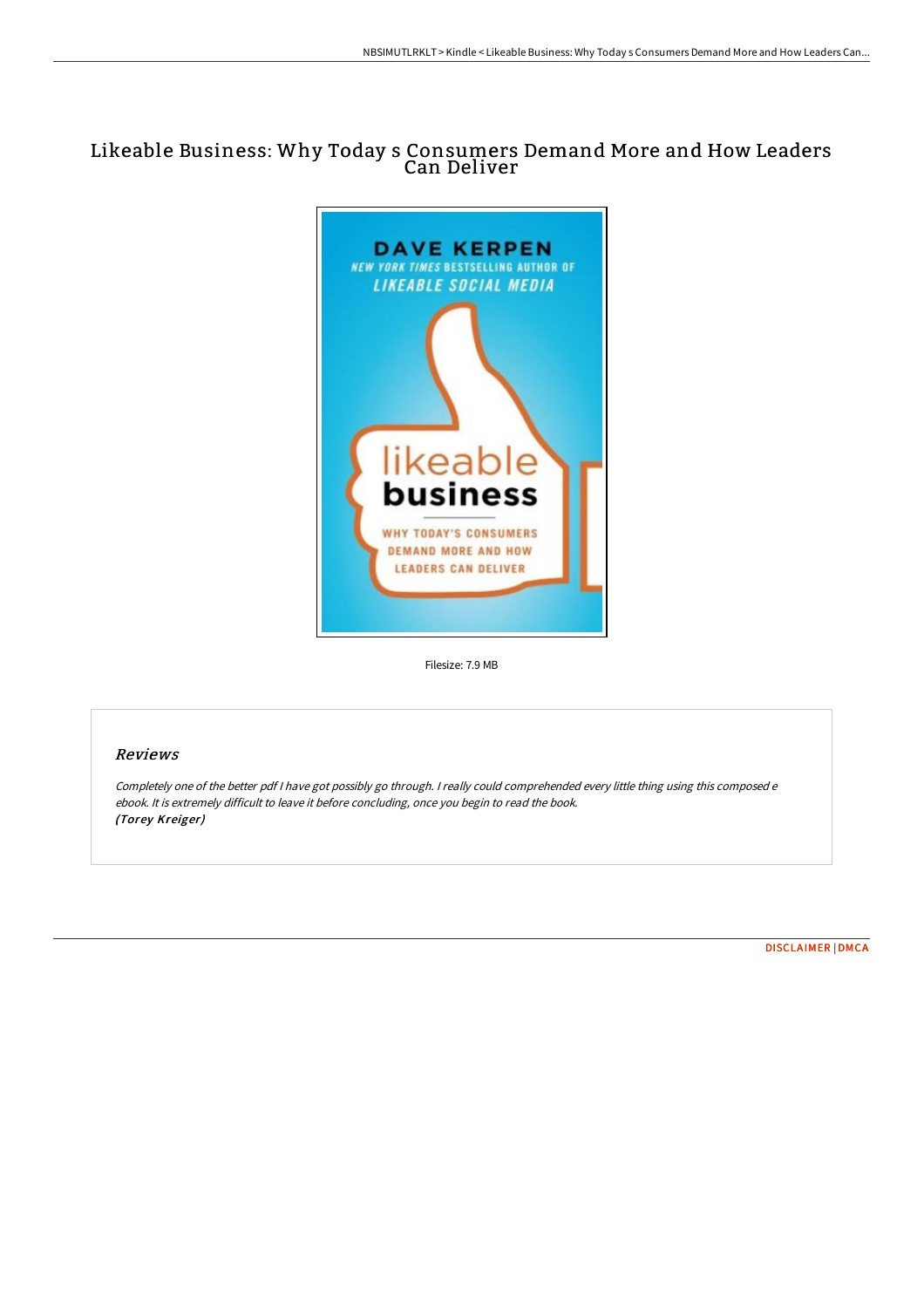### LIKEABLE BUSINESS: WHY TODAY S CONSUMERS DEMAND MORE AND HOW LEADERS CAN DELIVER



McGraw-Hill Education - Europe, United States, 2012. Paperback. Book Condition: New. 226 x 150 mm. Language: English . Brand New Book. It pays to be Likeable! You can have a rock-solid business strategy, unlimited resources, and the most talented people on staff. But only one thing is guaranteed in today s hyperconnected society: if your business isn t likeable, it will fail. Dave Kerpen knows how important it is for a business to be liked-by customers, employees, stakeholders, and the general public. He wrote the book on it. His groundbreaking bestseller Likeable Social Media changed the way businesses interact with their customers on a daily basis. Likeable Business lays out 11 strategies for organizations of all sizes to spur growth, profits, and overall success. Dave Kerpen reveals the remarkable returns you ll get when you gain the trust of your customers and stakeholders. In today s social media world, it literally pays to be likeable. Likeable Business helps any leader at a smallor mid-sized company increase profits and spur growth by applying the 11 principles of business likeability, such as: Listening - to customers, colleagues, shareholders and competitors; Authenticity - because today s savvy customer always knows when you re faking it; Transparency - honesty builds trust, and any deviation can destroy your reputation; Adaptability - managing change and finding new opportunities is critical to success today; Simplicity - in design, in form, and in function; Gratefulness - every thank you is appreciated .and generates surprising returns! Likeability spreads. As a business leader, you set the tone. Be likeable and your staff will be likeable - which in turn creates a more likeable customer experience. The blueprint for everlasting business likeability is in your hands. Apply Kerpen s basic principles day in and day out, and profits and growth...

Read Likeable Business: Why Today s [Consumer](http://www.bookdirs.com/likeable-business-why-today-s-consumers-demand-m.html)s Demand More and How Leaders Can Deliver Online n [Download](http://www.bookdirs.com/likeable-business-why-today-s-consumers-demand-m.html) PDF Likeable Business: Why Today s Consumers Demand More and How Leaders Can Deliver